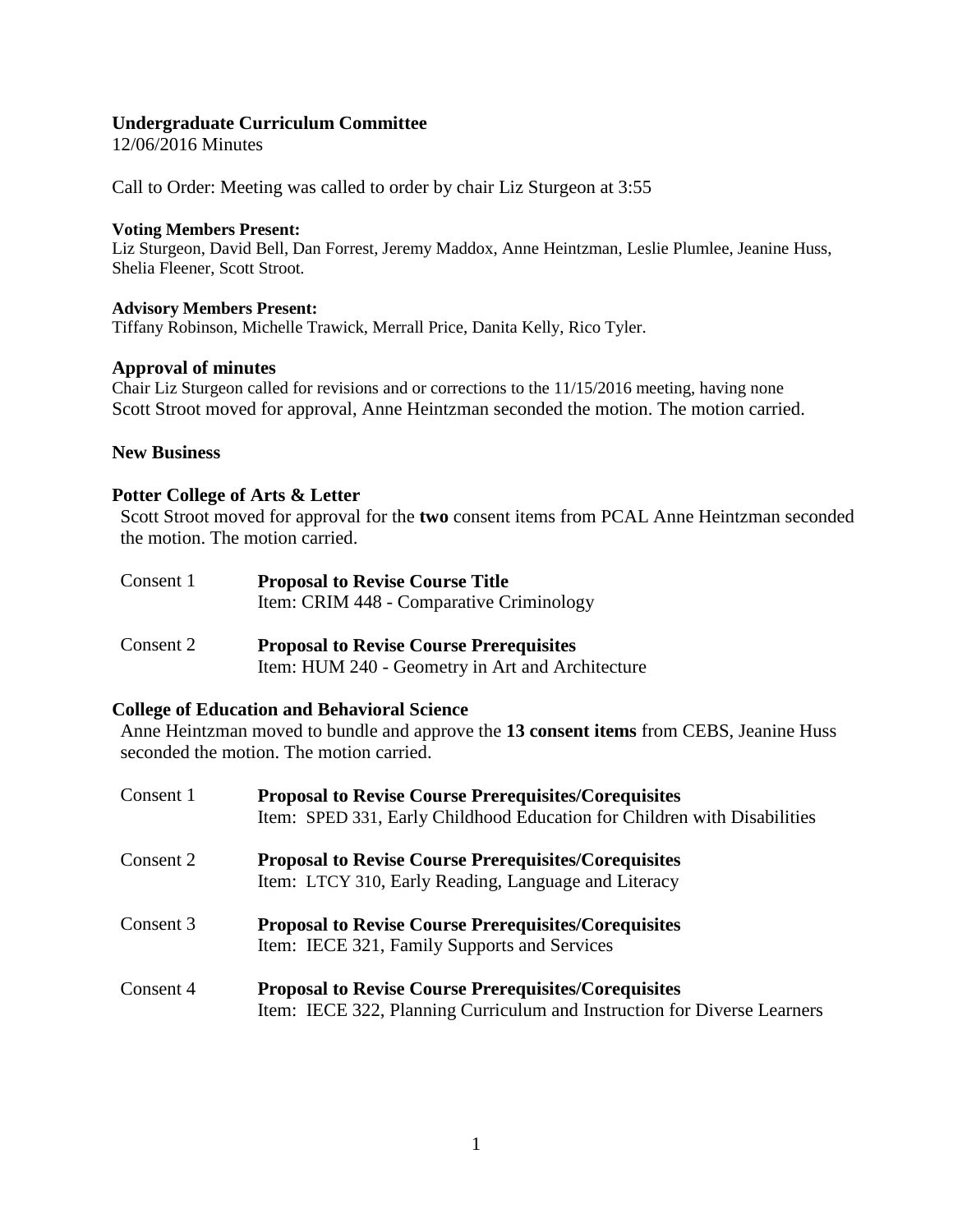| Consent 5  | <b>Proposal to Revise Course Prerequisites/Corequisites</b><br>Item: IECE 325, Partnerships with Families                                                                                 |
|------------|-------------------------------------------------------------------------------------------------------------------------------------------------------------------------------------------|
| Consent 6  | <b>Proposal to Revise Course Prerequisites/Corequisites</b><br>Item: IECE 326, Integrating Mathematics and Science Across the Early<br>Childhood Curriculum                               |
| Consent 7  | <b>Proposal to Revise Course Prerequisites/Corequisites</b><br>Item: IECE 421, Advanced Curriculum and Instruction for Infants and Toddlers                                               |
| Consent 8  | <b>Proposal to Revise Course Prerequisites/Corequisites</b><br>Item: IECE 422, Advanced Curriculum and Instruction for Young Children                                                     |
| Consent 9  | <b>Proposal to Revise Course Prerequisites</b><br>Item: IECE 423, Interdisciplinary Services for Young Children with Low<br><b>Incidence Disabilities</b>                                 |
| Consent 10 | <b>Proposal to Revise Course Prerequisites/Corequisites</b><br>Item: IECE 489, Practicum Seminar in Interdisciplinary Early Childhood<br>Education                                        |
| Consent 11 | <b>Proposal to Revise Course Prerequisites/Corequisites</b><br>Item: IECE 490, Student Teaching Practicum (Infant and Toddler or<br>Kindergarten), student Teaching Practicum (Preschool) |
| Consent 12 | <b>Proposal to Revise Course Prerequisites/Corequisites</b><br>Item: IECE 491, Practicum in Interdisciplinary Early Childhood Education                                                   |
| Consent 13 | <b>Proposal to Revise Course Prerequisites/Corequisites</b><br>Item: IECE 323, Positive Behavioral Supports with Young Children<br>Edited: 6/27/2017                                      |
|            | <b>College of Education and Behavioral Science</b>                                                                                                                                        |
|            | Jeannine Huss moved to approve the Proposal to Create a New Course IECE 320, Anne                                                                                                         |
|            | Heintzman seconded the motion the motion carried.                                                                                                                                         |

Action **Proposal to Create a New Course** Item: IECE 320, Introduction to Early Childhood Assessment

# **The Proposal to Revise a Program, Item 526 was tabled because ICEC 324 course proposal was not presented.**

Action **Proposal to Revise a Program** Item: 526, Major in Interdisciplinary Early Childhood Education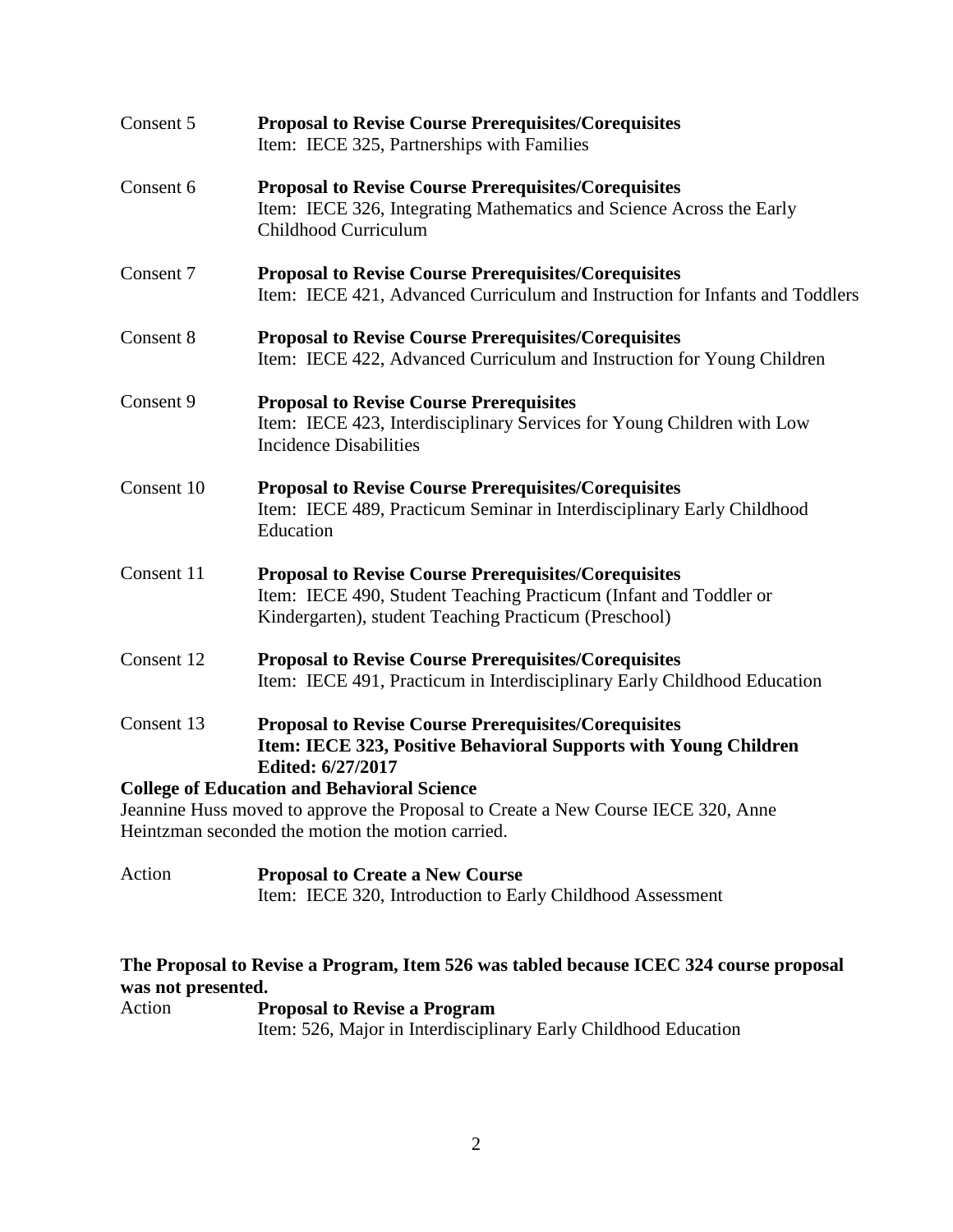## **Ogden College of Science & Engineering**

Scott Stroot moved for approval of the following consent item from OCSE, Anne Heintzman seconded the motion, the motion carried.

Consent **Proposal to Revise Course Prerequisites/Corequisites** Math 240, Geometry in Art and Architecture, 3 hours

# **Ogden College of Science & Engineering**

A motion to bundle and approve OCSE, AMS 368, M1, M2 & M3 was made, Jeremy Maddox moved for approval, Anne Heintzman seconded the motion, the motion carried.

Action **Proposal to Create a New Course** AMS 368 M1, Problem Solving Module One AMS 368 M2, Problem Solving Module Two AMS 368 M3, Problem Solving Module Three

Jeremy Maddox moved for approval of the action item below CS 175 from OCSE, Anne Heintzman seconded the motion, the motion carried.

Action **Proposal to Revise Course Credit Hours** CS 175, University Experience.

Jeremy Maddox moved for approval of the action item Ref. 629/629P from OCSE, Anne Heintzman seconded the motion.

After discussion and questions about the credit hours a motion was made by Jeanine Huss to *table this proposal* followed by a second by Anne Heintzman. *The motion to table was approved*.

#### Action **Proposal to Revise a Program** Ref. 629/629P, Major in Computer Science

## **College of Health & Human Services**

A motion to bundle and approve the **two** consent items from CHHS was made by Anne Heintzman, seconded by Shelia Fleener, the motion carried.

Consent 1 **Revise Course Prerequisites** FACS 399 Implications of Research in FCS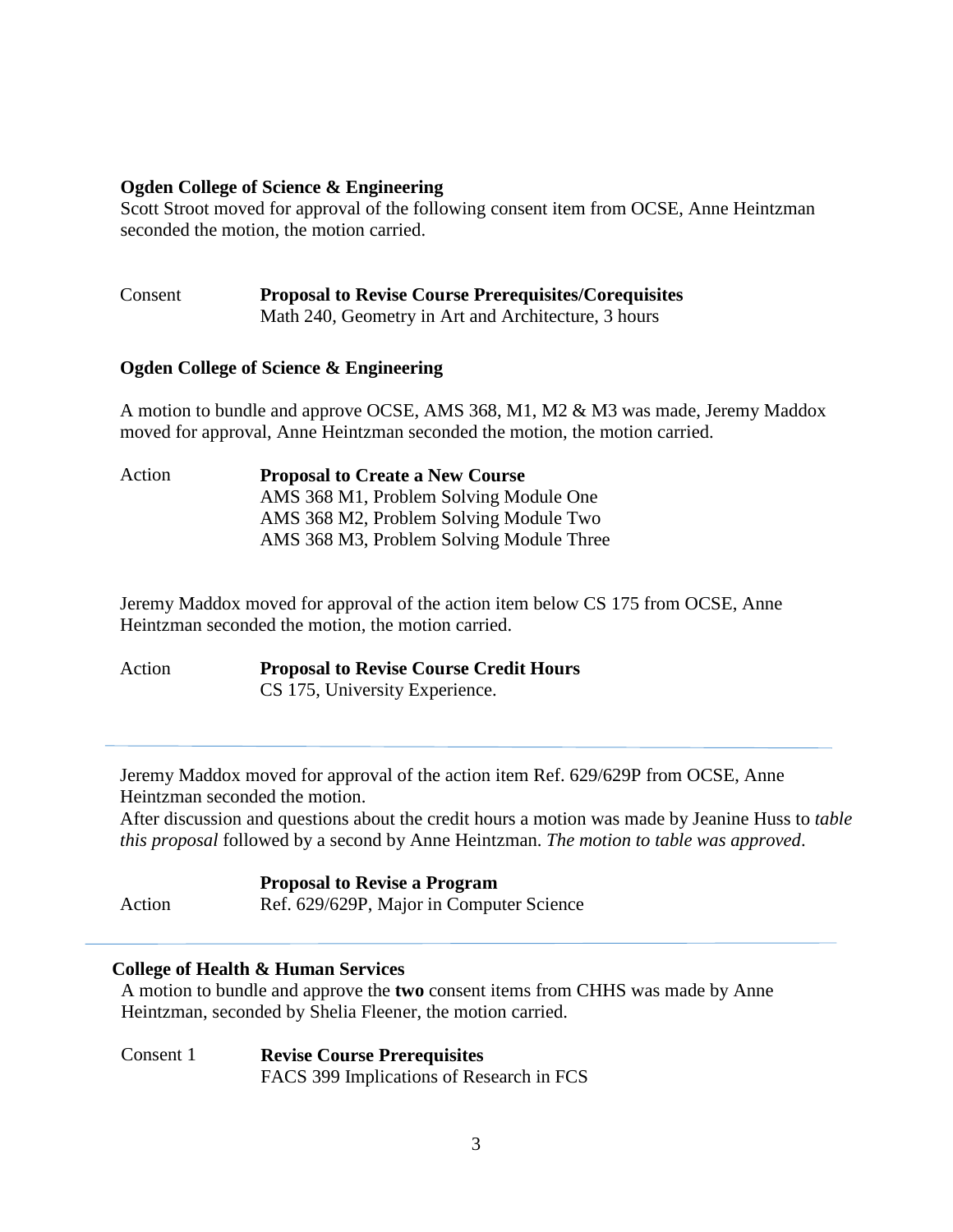# Consent 2 **Revise Course Prerequisites** FACS 496 Challenging Behaviors in Young Children

Anne Heintzman moved to approve the action item 336 Minor in Child Studies from CHHS, Shelia Fleener seconded the motion. The motion carried.

Action **Revise a Minor Program** 336 Minor in Child Studies

Anne Heintzman moved to approve the action item 338 Minor in Child Studies from CHHS, Shelia Fleener seconded the motion. The motion carried.

| Action | <b>Revise a Minor Program</b> |
|--------|-------------------------------|
|        | 338 Minor in Family Studies   |

# **University College**

Scott Stroot moved to approve action item IDST 250, Anne Heintzman seconded the motion. The motion carried

Action **Proposal to Revise Course Credit Hours** Item: IDST 250

A motion to approve the proposal to Create a New Course, SUS 110 was made by Anne Heintzman, seconded by Shelia Fleener.

After discussion a motion to table the Proposal to Create a New Course, SU 110 was made by Jeannine Huss, seconded by Shelia Fleener, after a lengthy discussion the *motion to table was* **NOT** approved.

A vote was taken on the original motion to approve, the motion carried.

| Action | <b>Proposal to Create a New Course</b> |
|--------|----------------------------------------|
|        | Item: $SUS$ 110                        |

A motion to approve the Proposal to Revise a Program, Major in Diversity & Community Studies was made by Anne Heintzman, seconded by Shelia Fleener. The motion carried.

Action **Proposal to Revise a Program**  Item: Major in Diversity & Community Studies

**Academic Policy Subcommittee**, Anne Heintzman: Reverse Transfer Policy (Residence Requirements) and Concurrent Subsequent Degree Policy (General Education Transfer Policy